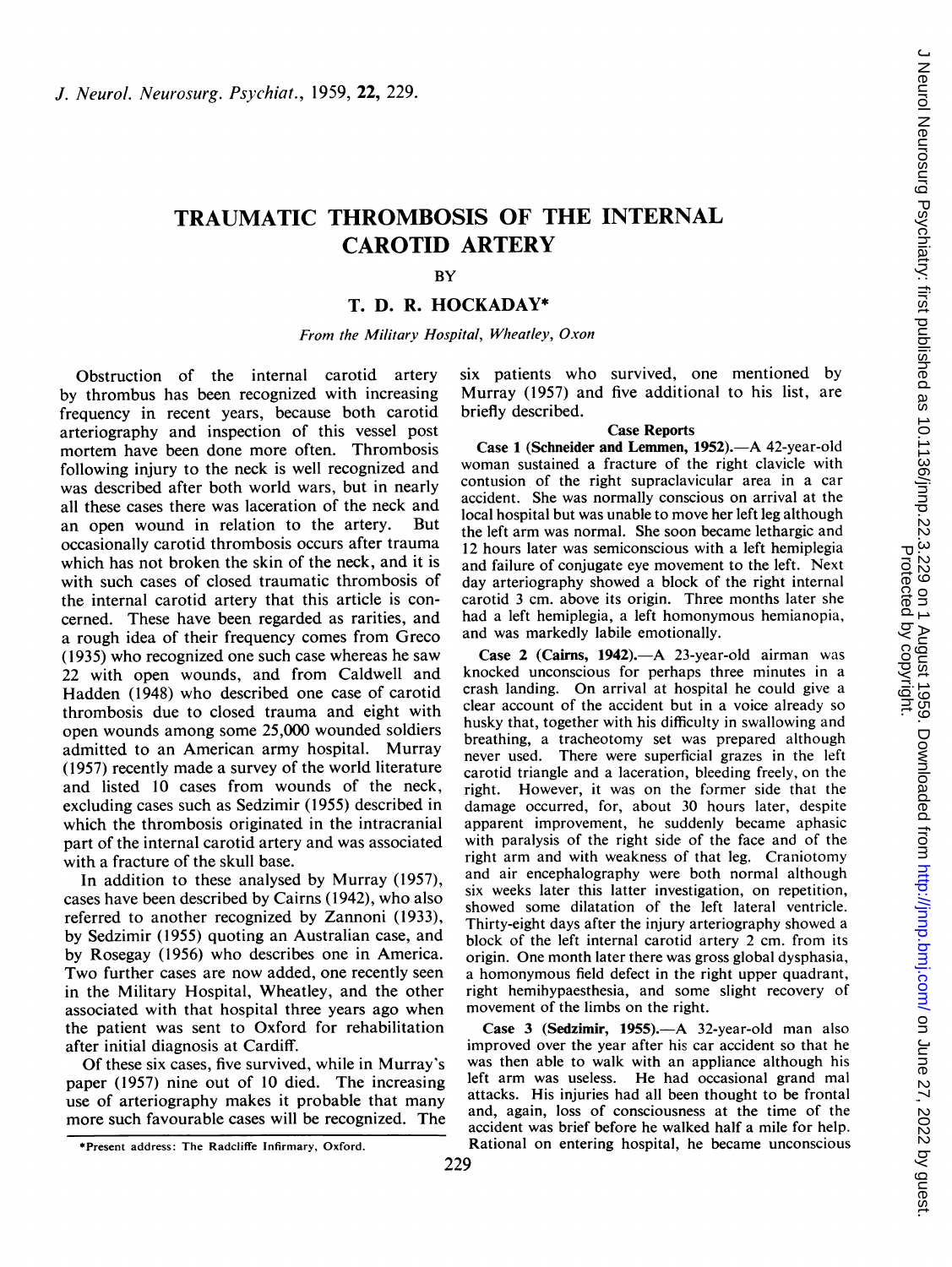with the development of a left hemiplegia over a few hours during the next day. Angiography, on the basis of a diagnosis of subdural haematoma, showed a low complete obstruction of the right internal carotid.

Case 4 (Wheatley Hospital No. N 2092).—A 20-yearold soldier was knocked out in a dance-hall brawl. There were small cuts on the lower lip and the left side of the chin while there was also slight swelling of the left side of the neck, although it never felt stiff. He was unconscious on admission to hospital and did not regain consciousness for some 12 hours when he was unable to speak or to write. He also had a marked right facial palsy and some weakness of the right hand, but not to a degree that could explain the agraphia. This hand and his writing showed most improvement so that, although he began to say words 10 days after the injury, 10 weeks after the accident there was still considerable dysphasia, but no nominal dysphasia or apparent defect of internal speech, together with a right facial weakness. Six weeks after the accident the fields were normal. Arteriography at this time showed a proximal obstruction of the left internal carotid.

The last two cases both show carotid obstruction distally, recalling the cases of Sedzimir (1955) but without any evidence of skull fracture such as he found.

Case 5 (Rosegay, 1956).—A 29-year-old man was knocked out in a fight but soon came round to notice weakness and numbness of the left arm and leg which progressed so that next day there was a severe left spastic hemiparesis. At a stage when recovery had At a stage when recovery had already begun in the leg, arteriography showed a block of the right internal carotid artery just distal to the origin of the posterior communicating artery. The leg continued to improve but the hand remained virtually without function. This case again showed no delay between the trauma and the onset of neurological deficit.

Case 6 (Wheatley Hospital No. A 25187).—A 21-yearold professional boxer lost a fight on points but did not receive particularly severe punishment or any noticeable injury to his neck. About three-quarters of an hour later, he vomited and then rapidly developed motor aphasia and a right hemiparesis. He came under the care of Mr. C. Langmaid, at Cardiff, and arteriography showed the obstruction again to be high in the left internal carotid, at the base of the skull. Recovery in the right leg and in speech had begun 10 days after the fight while six weeks later, when he came to Oxford for rehabilitation, there was only mild nominal dysphasia, slow speech, a moderate right facial weakness, severe spastic paralysis of the arm, a moderate spastic paresis of the leg (but not severe enough to need a toe-spring), and a mild left hemianaesthesia, but no visual loss. Three years later, he is completely independent but there is still almost complete lack of movement in the right forearm and hand. Interestingly, in view of the transitory aphasia, he is a left-handed man with a history of lefthandedness in the family.

#### **Discussion**

These six surviving cases may be grouped with the other cases of closed traumatic thrombosis of the internal carotid artery listed by Murray (1957) or mentioned earlier in the paper (Zannoni, 1933), so that there are 16 cases for discussion.

The youngest patient was 16 and the oldest 45 years of age, while 10 were aged 20 to 30 years. This age group is probably more liable to trauma than are others, but the incidence is nevertheless remarkably high. As might be expected on similar grounds, males form the bulk of the patients.

The initial injury is not usually severe and later examination shows only some abrasions of the face or neck, contusion or mild swelling of the neck, or, occasionally, a fracture of the jaw, clavicle, or first rib (in one instance each). The cause may be an accident while travelling, a blow in a fight or from a flying missile, or, in one bizarre case (Northcroft and Morgan, 1944) the embrace of a rope which trailed from a passing lorry to wrap itself round a pedestrian's neck, throw him to the ground, and then unwind again. This initial injury might cause unconsciousness for a few minutes but in most cases the patient was regarded at first as having sustained only minor injuries, and, indeed, might walk some distance to a hospital for an abrasion to  $\frac{0}{0}$ be dressed, or merely go straight home. The onset  $\mathfrak S$ of symptoms is most commonly in the first six hours but may occur some 30 hours after the accident, as shown in Table I. Protected by copyright.

## TABLE <sup>1</sup> ONSET OF SYMPTOMS AFTER ACCIDENT

| Time after accident (hr.)   Immediate $\begin{vmatrix} 0 & -6 \\ 6 & -12 \end{vmatrix}$ 12-24   24-36<br>Number of cases |  |  |  |
|--------------------------------------------------------------------------------------------------------------------------|--|--|--|

Two cases were unusual, for one patient (Case 4) was unconscious for 12 hours after the accident when he recovered with signs of left cerebral dysfunction while the other (Case 5) had weakness and numbness of the left arm immediately he recovered from a few minutes of unconsciousness. Clarke and Harris (1958) write that an interval between the trauma and the development of altered consciousness is a constant feature of traumatic carotid thrombosis. In Case 4 the 12 hours of unconsciousness may have resulted from a cause other than the blockage of an internal carotid artery, which lesion could have developed during that period to be responsible at its end for aphasia, agraphia, and palsy of the right face and hand. And in Case 5, it was malfunction of the left arm that was present and progressive, for there was no period of disturbed consciousness apart from a few minutes immediately after the accident. Both these patients survived.